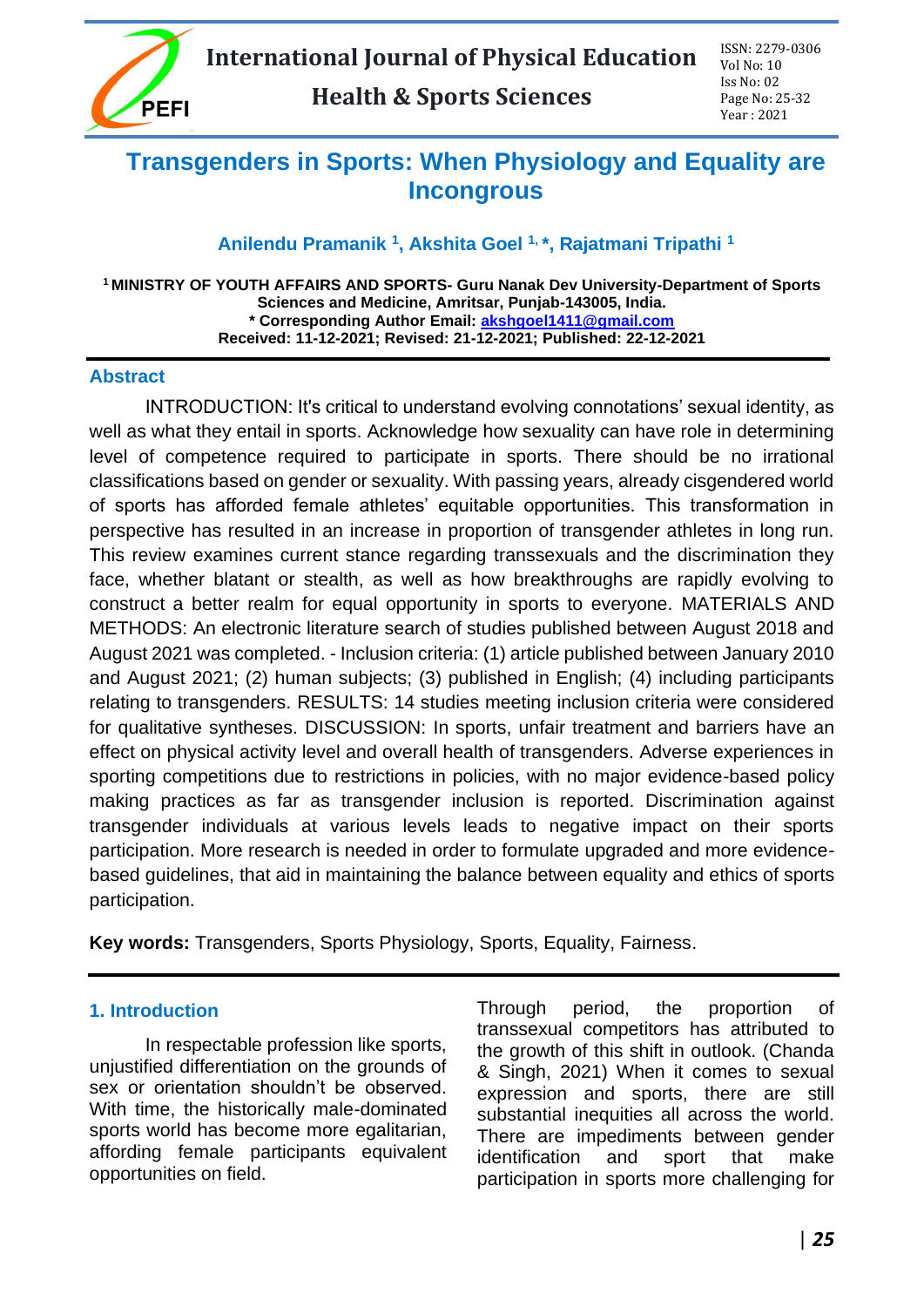certain segments of the population. Gender marginalization is a concept that applies to a multitude of locations and originates as soon as in middle and high school. (Joy, 2020) In today's society, open and equitable depiction in the media is supposed to ensure that everyone in our societal structure is given equal opportunities.<br>Male-To-Female athletes are more Male-To-Female athletes are more adversely perceived in the media stories, text, and photographs presented. MTF athletes are commonly referred to by their birth names with erroneous pronoun language, and before and after conversion comparison photographs are published, both of which are in contravention of standards. (Adams, 2020) The participation of elite transwomen competitors in the women's division has sparked a wave of media interest in recent years. The precarious balance between transwomen's inclusion based on "a fundamental human right for everyone to be recognized in the gender in which they identify" and fairness in contexts of how much of a potential advantage an elite transwomen athlete has over elite cis-women athletes is the subject of constructive discussion. Further below lies the conundrum: while it is unquestionably necessary to include transwomen in all segments of the population, notably elite sport, impartiality is also paramount to the legitimacy of elite sports. (No Title, n.d.)

Individuals who do not recognize as cisgender or heterosexual face a significant burden in the sports world due to the sheer male-dominated hegemony. Regardless of the fact that sport has long been acknowledged as a great tool for teaching fairness, equality, and good conduct, the portrayal of transgender "difficulties" by sports regulatory authorities and the sports media has cast aspersions on this ideal.(Tishev, 2019) Trans individuals face a multitude of barriers and transphobic hostility, according to several reports. It is established that gender revelation has a deleterious effect on trans people's engagement in sports, most probably linked

to a desire to avoid prejudiced confrontations and rejection in these areas.(Pereira-García et al., 2021) Individuals who identify as transgender have inconsistencies between the gender given to them at birth and their gender identity/experienced gender. The premise of competitive sport is fair and equitable, and because of considerations regarding transgender people's perceived overwhelming advantage, the conundrum of whether transgender people should be allowed to compete in consonance with their gender identity has been lifted and fiercely disputed among sport organizations, among competitors, and among spectators. Androgenic hormones (primarily testosterone) are assumed to provide an athletic advantage in competitive sports. As a result of its high intrinsic testosterone levels, transsexual females are believed to have an advantage in sports. Notwithstanding being treated with testosterone if they choose to medically transition using cross-sex hormones, transgender males are not regarded to have an athletic advantage. However, there has been a dearth of research that has looked specifically at how androgenic hormone levels are correlated to athleticism in both cisgender and transgender people. To make things simpler for transgender athletes to compete, the International Olympic Committee (IOC) stated in 2004 that they would be allowed to compete in all future Olympic games if they have concluded their medical transition. (Jones et al., 2017) Transgender people encounter prejudice, discrimination and face selfstigma since they are cognizant of biases and various forms of bigotry levelled at them. The International Olympic Committee (IOC) modified its standards on transgender athletes' participation in 2015. The new rules cut the time it takes for a transgender woman to be in the "typical female range" of testosterone suppression and estrogen medication from two to one year. The most significant alteration was the elimination of the need for a full lower surgery, which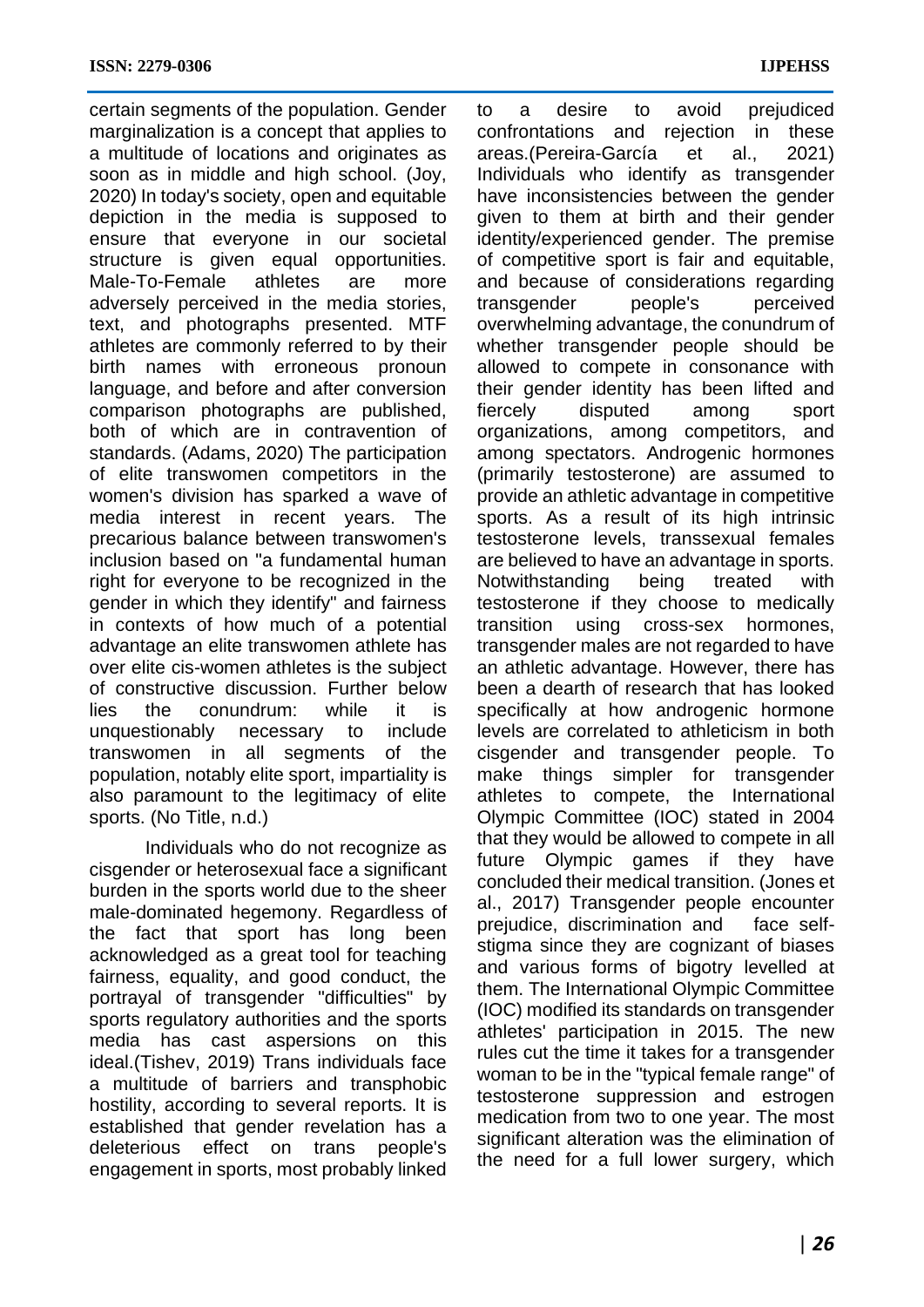included internal and external genital modification. (Cunningham et al., 2018)

Many sports regulating bodies have proceeded under the presumption that sex is constant and binary, culminating in a hostile atmosphere for transgender athletes. (Love, 2017) Although there have been recent debates surrounding transgender women in sports, transgender participation in sports has a much medieval history. (Riseman, 2021) To break stereotypical views about the transgender community, Society today needs to be informed about the third gender. This will provide an amenable educational environment for transgenders to pursue higher education and entering the workforce with dignity, which will be socially acceptable and economically beneficial, resulting in a better social standing in normal society. The biological differences between males and females are being used to establish sports participation criteria, as males have a physiological edge in strength and endurance due to testosterone exposure. The quandary for sports regulating organizations is identifying which category transgender athletes should be entitled to engage in so that competition equality is maintained while transgender athletes are offered equal opportunity. As according IOC recommendations from 2015, testosterone levels in female athletes should be less than 10nmol/L for the preceding 12 months. Timothy Roberts et al. conducted a study to examine the effects of gender affirming hormones in transgender military personnel and reported that transwomen undergoing gender transition via hormone therapy preserved their athletic superiority over cis-women even after 12 months of treatment. As a consequence, regulating bodies such as the IOC and IAAF face a daunting task in upholding the delicate balance between justice and equality in sports when it comes to transwomen's participation in women's sports. More research is clearly required in order to develop updated and evidencebased guidelines that aid in striking the balance between equality and sports participation ethics. (Roberts et al., 2021)

As a nutshell, the objective of this review was to highlight the current predicament in respects to transgenders and the unfairness they endure, either overtly or covertly, and its implications on sport, as well as how developments are expanding over time to shape a new sphere for equal opportunity in sports for all. The essential goal of the paper was to review continually advancing meanings of sex, sexuality and gender; and what they mean for the universe of sports.

#### **2. Materials and Methods**

Ethical Statement: As this review was compiled of already ethically approved studies, no ethical clearance was needed, moreover it is just qualitative synthesis, not involving any human or animal subjects.

Information Sources- The searched databases included PubMed, Google Scholar and Medline.

Search Strategy- A literature search was developed by the primary author. An electronic literature search of studies published between August 2018 and August 2021 was completed. Studies published before 2018 were not included in this search to maintain recency. Keywords used were "transgender", "sports'', "quality", "fairness".

Bibliographies of full texts were surveyed for additional pertinent studies through manual search of the citations. This was done to minimize the possibility of overlooking any studies missed in the computerized database searches. Limits were applied to English language and dates.

Eligibility Criteria- Inclusion criteria: (1) article of any genre published between August 2018 and August 2021; (2) human subjects; (3)being available in English; (4) including a population or sub-population of participants relating to transgenders; (5) Due to the paucity of tools and guidelines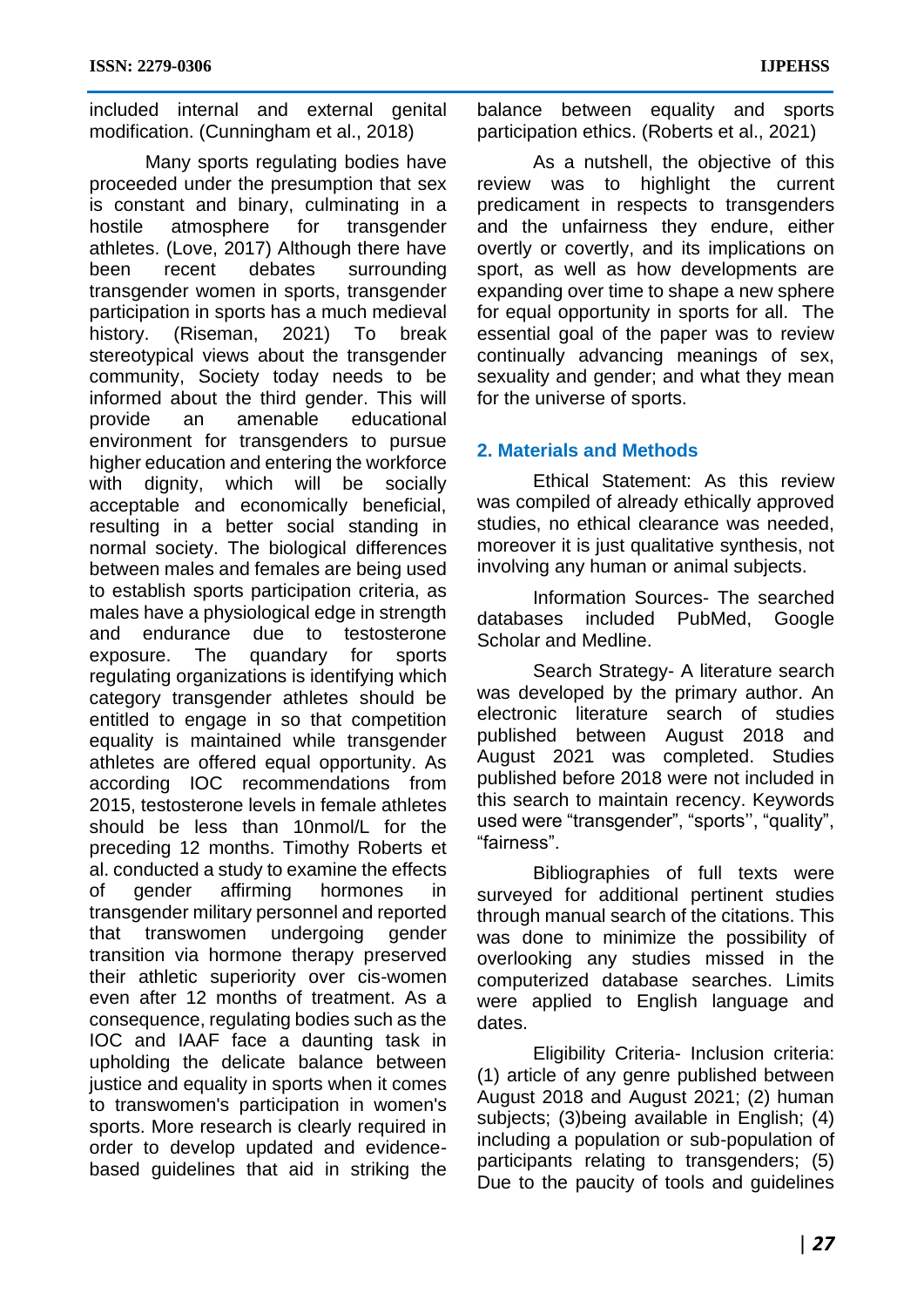that address the specific needs of a pediatric population, only studies with participants that were the equivalent of at least 6 human years old were included. (6) have outcome of interest.

Exclusion criteria- (1) Any article published before January 2010, (2) Not including human subjects, (3) Not being available in English

Selection Process- Once studies were identified, 2 independent reviewers examined each article's title and abstract to determine whether the article met the inclusion criteria. If the reviewers disagreed, a third reviewer made the determination and then was confirmed for eligibility and relevance. At least 1 reviewer examined reference lists of accepted articles to identify any studies that were not retrieved through the literature search.

#### **3. Results**

All the studies meeting criteria were considered for qualitative syntheses only. 14 studies met the inclusion criteria.

#### **4. Discussion**

A. Gender based discrimination:

In sports, the unfair treatment and barriers have an effect on physical activity level and overall health of transgender individuals. These barriers may include discrimination or competition threat. Gender based discrimination, in simple forms begins with discrimination between men and women, but it takes a more complex form between cisgender and transgender individuals. Exclusion from sports based on gender identities is unethical, and can negatively affect the person's health. It is in the hands of major sporting bodies and corporations, that they make sports a more inclusive field, and set an example for other fields in the process. (Joy, 2020)

Transition is the process during which a transgender person changes their gender expression to the gender by which they identify. Transition can involve many different practices; starting from little changes in the way of dressing, styling their hair and also involving medical and surgical procedures which bring about significant and often irreversible changes. Some people also prefer changing their name and pronouns to be consistent with their gender identity. Participation of transgender athletes in sports is influenced by the idea of CIS normativity and traditional structures of gender binarism. (Pereira-García et al., 2021)

On June 15, 2020, a court in Georgia, USA ruled that discrimination against transgenders qualified as discrimination "because of sex"; thus taking an important step towards prohibiting sex discrimination. (Gillen, 2021)

A survey conducted in London in the year 2007 found that almost half of transgender individuals had apprehensions in training at sports centres due to reservations of these centres to allow the use of changing rooms according to their identified gender. Another survey in the city, in 2006, revealed similar reservations among transgender individuals regarding using sporting facilities. Respondents recalled using disabled toilets as an alternative. A study by Halberstam in 1998 identified the issue of toilets and changing rooms among major hindrances faced by transgender individuals in public places and sporting facilities.

B. Media perception of transgender athletes:

Transgender athletes consist of a miniscule number in the population; thus, many people only know about the male-tofemale and female-to-male transgenders through media coverage. The sports industry is also driven by commercial gains, which also leads to gender-based discrimination and pay gap. These problems get amplified when it comes to transgender athletes. (Adams, 2020)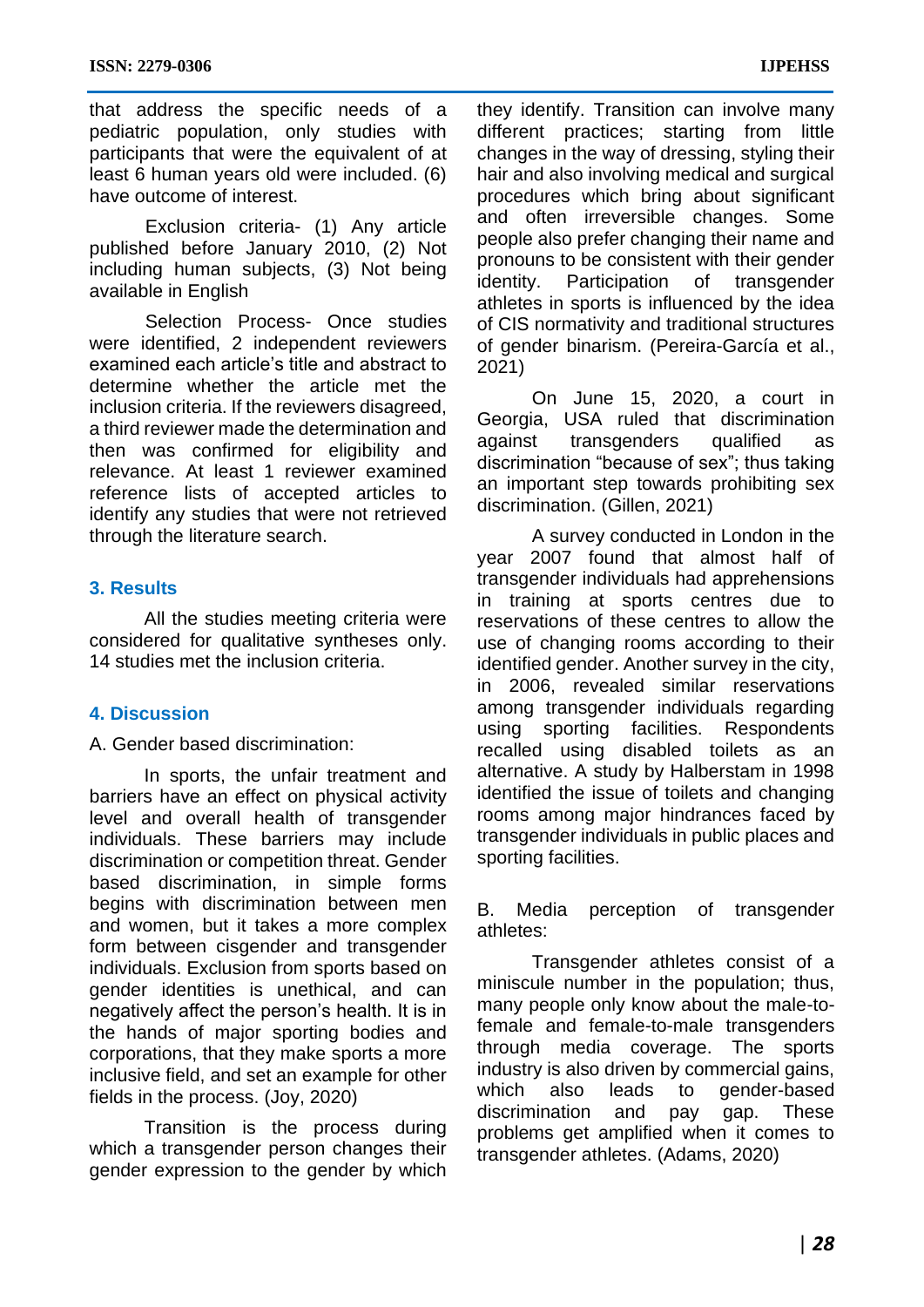This article used oral interviews and media reports to analyse the history of transwomen's participation in Australian sports since 1970s. It also focussed on public perception towards the issue of gender, sexuality and fair play in sports in relation to transgender athletes. It also took into account the life experiences of transgender sportswomen and their mechanisms of expression gender identity. In fact, gender presentation and (in)visibility of transgenders heavily influenced the acceptance rate of transgender athletes by sporting governing bodies, associations, media, their teammates and sporting community as a whole. Transgender women's presence in sports frequently led to debates on sex, gender and body. This mainly stemmed from rigid understandings and beliefs of gender binarism. It also revealed that transwomen athletes have historically faced a lot of struggles in affirming their gender identity while being part of the sporting universe. (Riseman, 2021)

Recent case of New Zealander weightlifter Laurel Hubbard's participation in Tokyo Olympic 2021 caused a backlash in certain sections of the sporting world and media. Leading to debates whether it was fair for Hubbard (who was assigned male at birth, and competed in male category during their early days) to compete with ciswomen. Such reactions and backlash consolidate the findings of a study which stated, that recent growth in inclusiveness for transgender athletes is too little, and much more focussed and concrete efforts are needed to bring about irreversible and positive changes in policy as well as perception. (Love, 2017)

C. Indian Scenario

#### This paper puts light on the

problems faced by 'third gender' individuals in India. These individuals are called by names like Hijras, Eunuchs, Kinnars etc. Despite of having a strong representation in the Hindu mythology and medieval history,

the transgender individuals face a slew of problems, arising from public perception towards them, which was formed during the years of British rule. Census of India in 2011 revealed that the literacy rate in transgender individuals was significantly lower than general population. Young transgender individuals also faced physical, sexual and emotional violence; and were subjected to discrimination and neglect in schools. The general insensitive approach of teachers, parents and society as a whole lead to negative impact on the life choices of these individuals. (Tandale et al., 2021) Inability to attain basic education and support markedly affects the life of young transgenders in India. Though the sporting world is gradually evolving and becoming more inclusive, participation of Indian transgender athletes seems like a distant thought as of now.

D. Policymakers' dilemma: Equality or fairness

Men have better records as compared to women when it comes to sports. These facts are attributed to male physiology; including testosterone levels, increased muscles mass, larger lungs and heart that leads to enhanced aerobic capacity, and in turn enhances the athletics performances in male athletes. It is on this basis of physiological advantage, and to maintain fairness of competition, sports are divided into men's and women's categories. But there are people who do not identify themselves into these two categories (i.e., transgenders). The IOC guidelines state that transwomen with testosterone levels under 10nmol/L for 12 months prior to competition can participate in the women's category, without any surgical requirements. However: these recommended testosterone levels are still higher that the average levels in cis-women. Additionally, post pubertal hormone therapy does not change certain characteristics of male physiology like bone structure, heart size and lung volume. The scientific evidence that directly concerns transwomen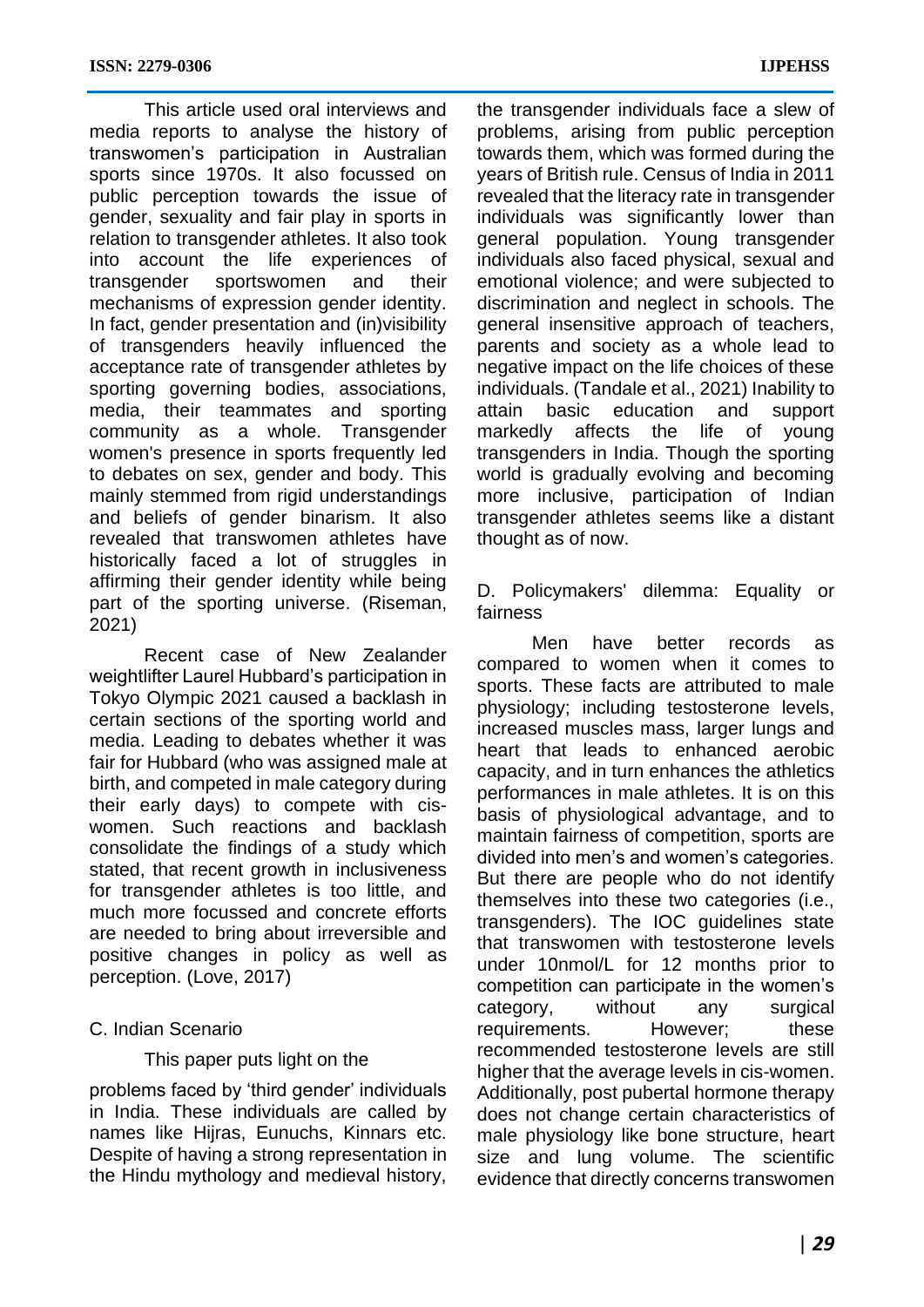athletes having advantage in performance is very scant. But, if the physiology of elite male athletes is taken into account, it can be hypothesised that elite transwomen athletes (notably those who do not undergo orchiectomy) may likely have athletic advantage over the elite cis-women athletes.

Transgender individuals had adverse experiences in sporting competitions due to restrictions in policies, with no major evidence-based policy making practices as far as transgender inclusion was concerned. Most studies found in literature related to transgender participation in sports are qualitative in nature, with very scant studies focussing on physiological aspects. Generalisations based on the findings from these studies may lead to a biased perception of the transgender athletes, thus further hindering their participation in sports. These studies clearly revealed that transgender athletes faced various hurdles, including lack of gender-neutral changing rooms, lagging inclusiveness in the mindset of administrators and general negative perception while participating in physical activities and sports. These discriminatory policies affect the transgender athletes beginning at local club levels till international sporting organisations. Future studies are definitely required to further our knowledge of transgender athletes and their physiology as well as psychology. These studies will help in shaping a more inclusive and fairer field among the athletes. (Jones et al., 2017)

Testosterone based rules were introduced by the International Olympic Committee in 2016. Generally, it is believed that even after transition or hormone therapy, the transgender women athletes retain some of the physiological advantage over cis-women due to exposure to endogenous testosterone. A study by Harper revealed comparable performances in eight transgender distance runners in both male and female divisions. There is need of more such studies to improve our understanding of the athletic advantages or

disadvantages of transgender athletes. Controversy also surrounds transmen (female-to-male) athletes, as they are allowed to take exogenous testosterone injections, and can compete against cisgender men; while cis-gender men are banned from taking exogenous testosterone. Individual case studies show that even after taking exogenous testosterone, transmen have comparable athletic prowess to their cis-gender competitors. More scientific research is needed in this area to draw a concrete understanding of the matter. (Hargie et al., 2017)

Endogenous testosterone has played spoilsport for many women athletes and their sporting careers, as higher levels render them ineligible for competition (most notable being Caster Semenya). There is no such limit for endogenous testosterone in male athletes. Available scientific evidence shows there is no relationship between endogenous testosterone levels and athletic performance in female athletes. Thus, the ineligibility based on testosterone levels in women is not entirely justifiable. There are bigger influencing factors that may influence performance, like availability of facilities, nutrition, socioeconomic status, coaching etc. These factors should also be taken into consideration while talking about fairness in sports. Similar is the case of transwomen, who are hypothesized to have athletic advantage over cis-gendered women due to exposure to endogenous testosterone. The stigma associated with transgender athletes works at both organisational as well as at individual levels, in a way affecting the decisions of sports policymakers. (Cunningham et al., 2018)

Study conducted by Timothy Roberts et al., to assess the effects of gender affirming hormones in transgender military persons showed that transwomen undergoing gender transition via hormone therapy retained their athletic advantage over cis-women even after 12 months of therapy. These advantages were most likely due to exposure to testosterone at puberty,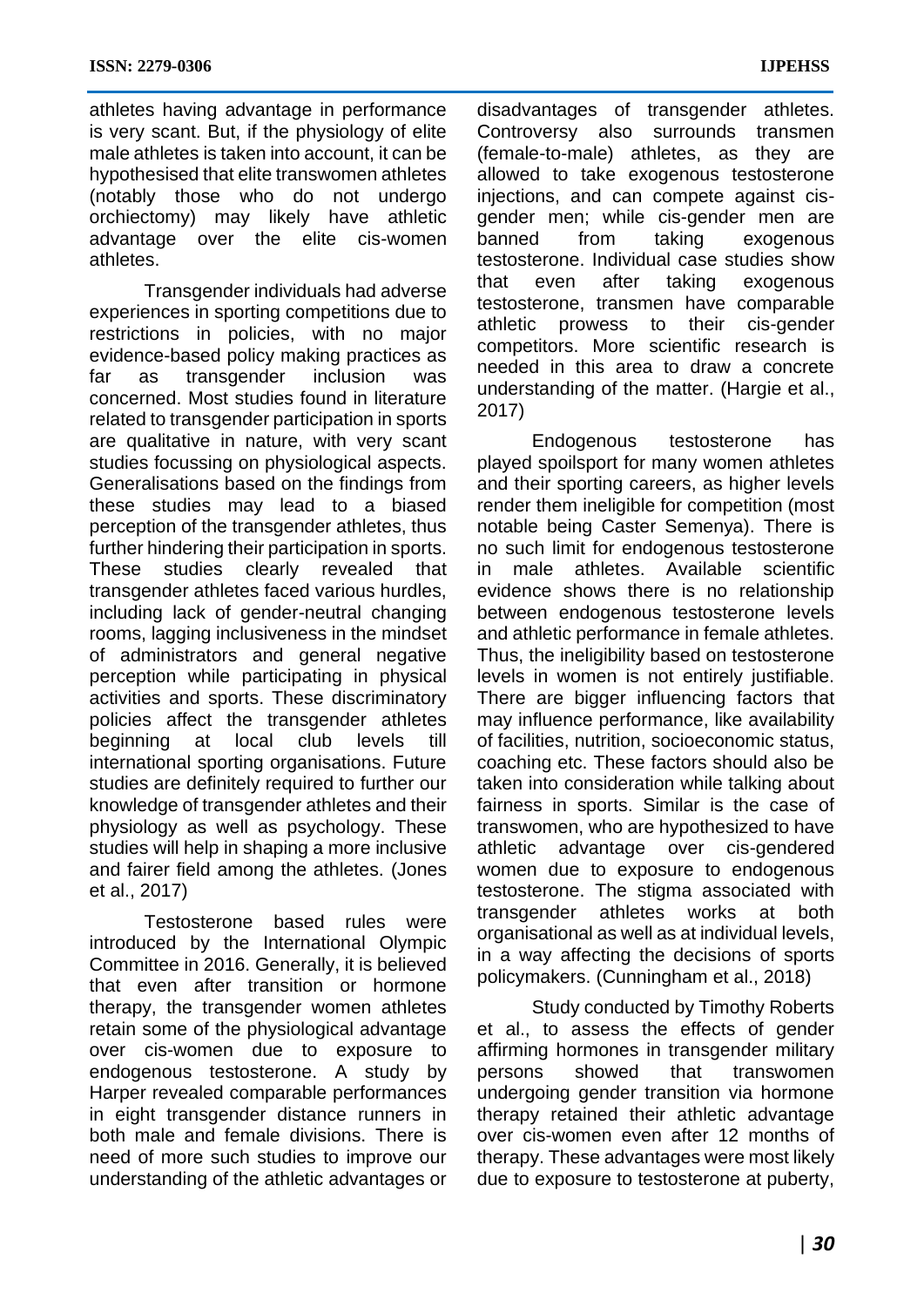that conferred musculoskeletal features, which were irreversible with gender affirming hormone therapy. Thus, governing bodies like the IOC and IAAF have their hands full in order to maintain the fine line between equality and fairness in sports, when it comes to participation of transwomen in women's sports. It is clear that more research is needed in order to formulate upgraded and more evidencebased guidelines, that aid in maintaining the balance between equality and ethics of sports participation. (Roberts et al., 2021)

The meaning of sexuality and gender is constantly broadening; and it is also having an impact on sporting universe. However; much more needs to be done in order to ensure equal rights to transgender individuals. (Chanda & Singh, 2021)

#### **5. Conclusion**

The purpose of the study was to focus on the current literature on transsexual sportspersons, as well as the challenges that these athletes and sporting organizations encounter along the way of inclusiveness. We can state unequivocally that research and evidence-based policymaking are critical to making sports more equitable and ethical. There is no denying that prejudice against transgender people on a range of perspectives has a damaging influence on the ability to participate in sports. There are a few researches that suggest that transwomen who are exposed to testosterone have an athletic edge over cis-gender women, although the scope of these studies is constrained. More research is needed in this area to establish the truth and influence public perceptions of transgender athletes. Equality and inclusivity are integral parts of an ever-changing society, and major sport bodies such as the International Olympic Committee and World Athletics, amongst many others, will have to lead by example by treading forward and making sports more accessible for marginalised transgender

athletes while also ensuring complete fairness on the competitive field.

#### **References**

- Adams, D. (2020). The power and impact of framing transgender athletes in sports [Unpublished master's thesis]. The Pennsylvania State University.
- Chanda, S., Singh, A. (2021). Transsexuality right a new era of challenge at 21st century of sports. Symbiosis Law School, 1(1), 25-39.
- Cunningham, G.B., Buzuvis, E., & Mosier, C. (2018). Inclusive spaces and locker rooms for transgender athletes. Kinesiology Review, 7(4), 365–374. <https://doi.org/10.1123/kr.2017-0062>
- Gillen, J. (2021). Striking the Balance of Fairness and Inclusion: The Future of Women's Sports After the Supreme Court's Landmark Decision in Bostock v. Clayton County, GA. Jeffrey S. Moorad Sports Law Journal, 28(2), 415-447.
- Hargie, O.D.W., Mitchell, D.H., & Somerville, I.J.A. (2017). 'People have a knack of making you feel excluded if they catch on to your difference': Transgender experiences of exclusion in sport. International Review for the Sociology of Sport, 52(2), 223–239. [https://doi.org/10.1177%2F1012690](https://doi.org/10.1177%2F1012690215583283) [215583283](https://doi.org/10.1177%2F1012690215583283)
- https://blogs.bmj.com/medicalethics/2019/06/19/when-ideologyand-physiology-dont-aligntranswomen-in-elite-womens-sport/
- Jones, B.A., Arcelus, J., & Bouman, W.P., Haycraft, E. (2017). Sport and transgender people: a systematic review of the literature relating to sport participation and competitive sport policies. Sports Medicine, 47(4), 701–716.